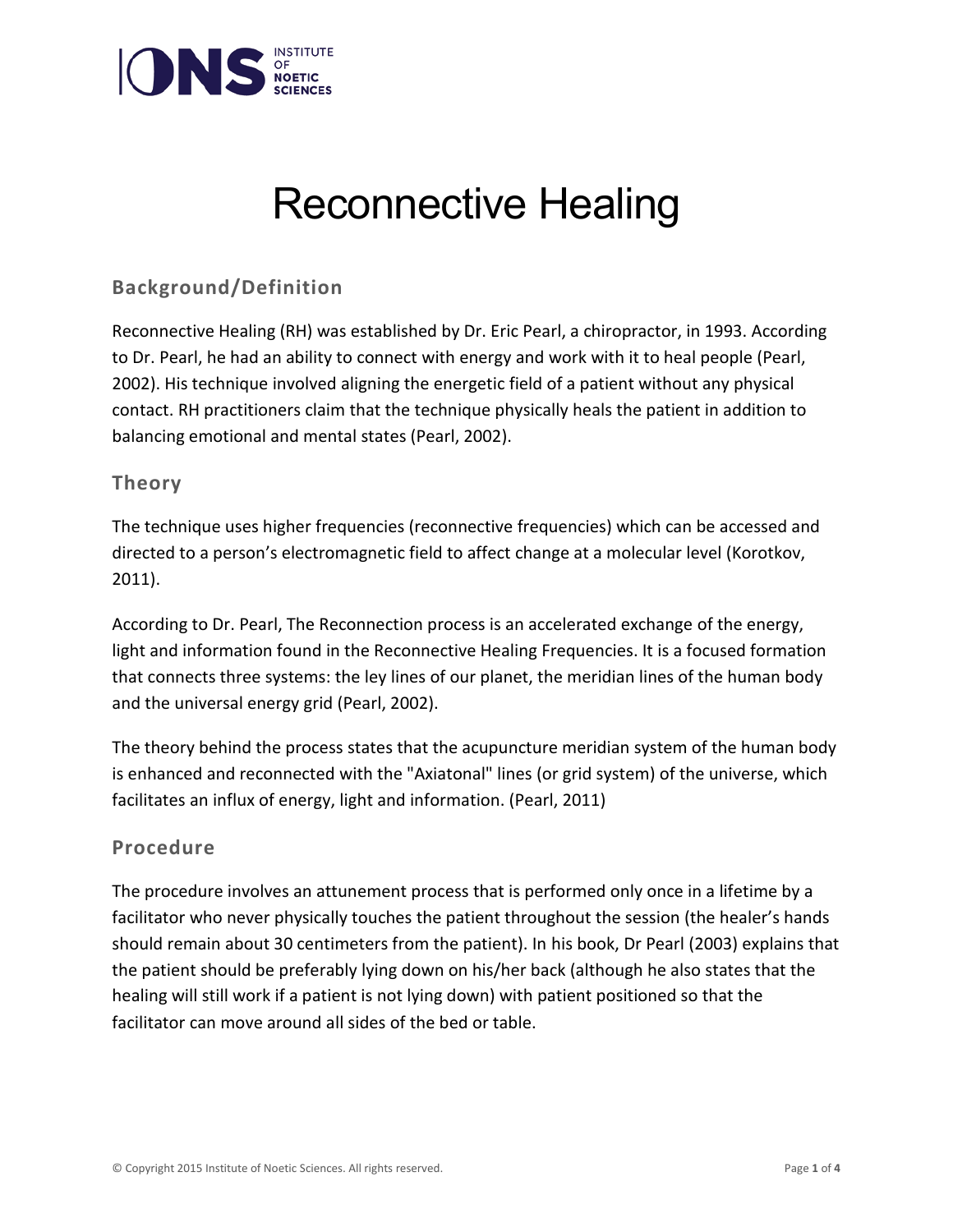

The healing space should also be free of music, incense, scents or odors since these may induce distracting mental associations with the patient. A "white noise" producer is recommended, something which is a constant, soft sound, to help reduce external distractions in the room.

Since RH is described and undertaken as a distinct process with each individual, a session can last anywhere between 10 and 60 minutes.

Further specifics on procedure are not widely discussed in publications, presumably since the technique is taught in the workshops that Dr. Pearl offers.

#### **Review**

A recent study designed to register the changes that occur in people who receive RH involved the participation of two RH instructors and five volunteers (Korotkov, 2010). An Electrophonic Imaging Camera (EPC) was used to detect energy emissions from the fingertips of volunteers, both before and after treatment. The results showed an increase in energy in all five people, three of which were significant changes. For this study and later studies, a detailed empirical explanation of the mechanism behind the EPC would help validate any results and conclusions.

In a later study, Korotkov (2011) studied RH with athletes to analyze potential effects on physical activity. A group of doctors, researchers, therapists and Olympic athletes in Russia were trained in the RH technique for six hours total over two days. Measurements (using an EPC) of each subject were taken before, during and after the experiment. Korotkov concluded that there was a significant increase of energy levels due to an average bio-energy field increase for each person of 22% or more. Ambiguity regarding the procedure (e.g. testing methodologies, controlling for confounding variables, etc.) advise caution to these otherwise promising results.

Another experiment also carried out with athletes yielded significant results. As part of a double blind protocol, Russian Olympians and world class athletes (N=40) were recruited to be measured before and after a RH session on a variety of outcomes including: pulse rate, heart rhythm, energy reserves, speed of recovery and blood parameters. Ten days following the administration of RH, measures compared to baseline showed an improvement in metabolic, immune, antitoxin and antioxidant activity in the body as well as cardiovascular function and a decrease in blood pressure (Korotkov, 2011).

Baldwin et al. (2013) examined the effects of RH in comparison to four other treatment conditions (PT, Reiki, Sham Healing, and no treatment) for patients with restricted shoulder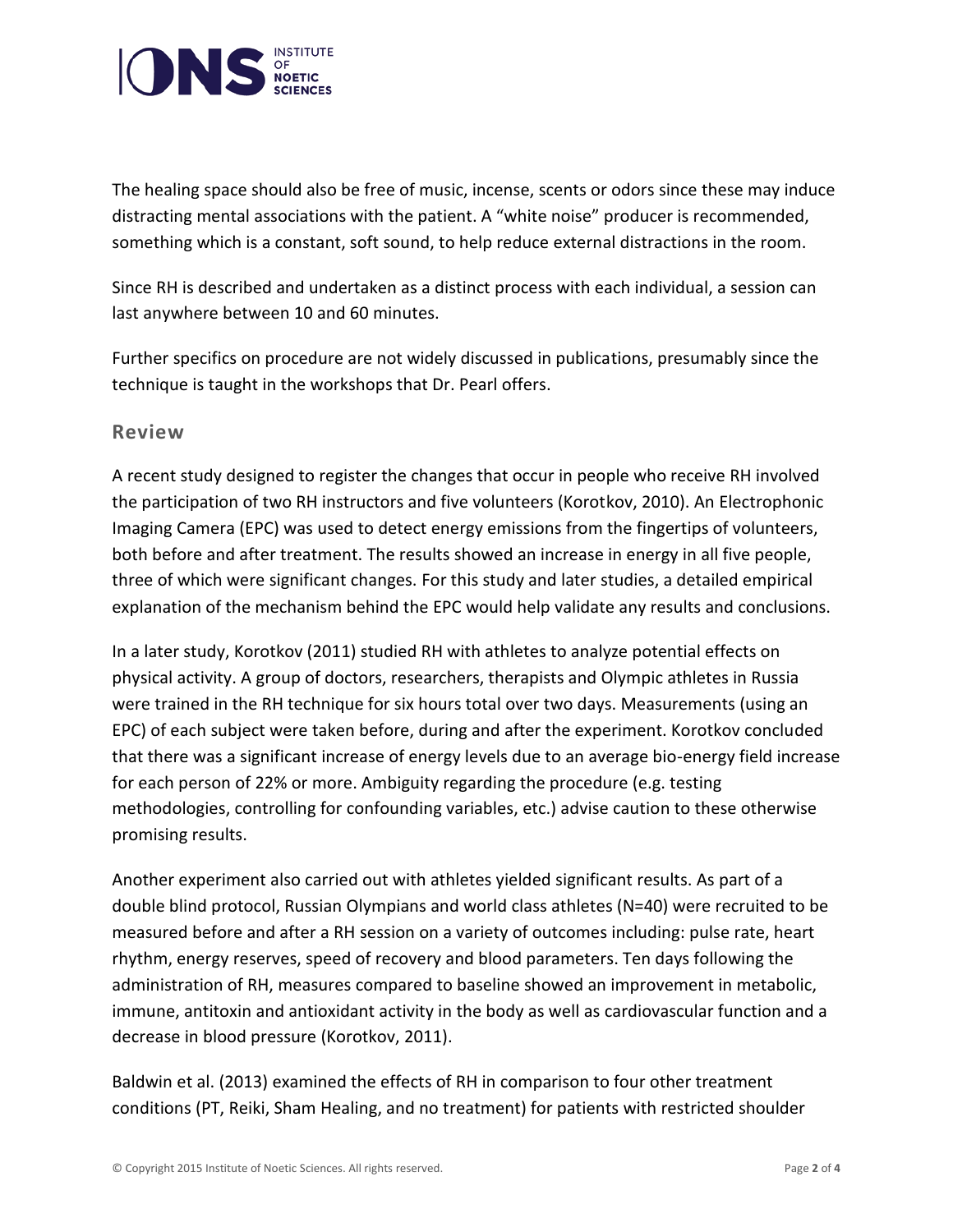

mobility. Measures included Range of Motion (ROM), self-reported pain, and heart rate variability, and were assessed prior to and after a 10-minute session. Baldwin reports that for ROM, RH was significantly more effective than the sham condition (which was no better than the no treatment condition) and PT. On the self-reported pain measure, none of the treatments were significantly more effective than the sham condition, which itself was significantly more effective than the no treatment control. No significant changes were found in HRV for any of the conditions. The authors suggest that RH and Reiki can be just as effective as PT in improving ROM for individuals with shoulder mobility issues. They do acknowledge that the results may apply only to evaluations that occur right after a 10 minute session. One limitation of this study is its short treatment period and no follow-up.

A study by Tiller (2009) examined how the thermodynamics and magnoelectric energy of a room changes during Reconnective Healing. Physical properties of a room were analyzed before, during and after the seminars on this type of healing were given. Using "proprietary and advanced equipment," Tiller observed an increase in the excess free thermodynamics energy in the room. He interprets this shift as a decline in entropy due to RH.

In a series of studies with Reconnective Healers, Gary Schwartz (2007) observed significant correlations in the activity of the brain and the heart of patients and healers during RH sessions, as measured by EEG and EKG. For example, Schwartz reports that even when patients were unaware a healing was taking place, their brain states responded as if they were indeed aware of the healing intention.

### **References**

Baldwin, Linda A., Fullmer, K., & Schwartz, G. E. (2013). Comparison of Physical Therapy with Energy Healing for Improving Range of Motion in Subjects with Restricted Shoulder Mobility. *Evidence-Based Complementary and Alternative Medicine*, 2013.

Korotkov, K. (2011). Science confirms reconnective healing. Charleston, S.C.: [s.n.].

Korotkov, K., DeVito, D., Arem, K., Madappa, K., Williams, B., & Wisneski, L. (2009). Healing experiments assessed with electrophotonic camera. *Subtle Energies & Energy Medicine Journal Archives*, 20(3).

Pearl, E. (2001). *The Reconnection: Heal Others, Heal Yourself*. Carlsbad, Calif.: Hay House.